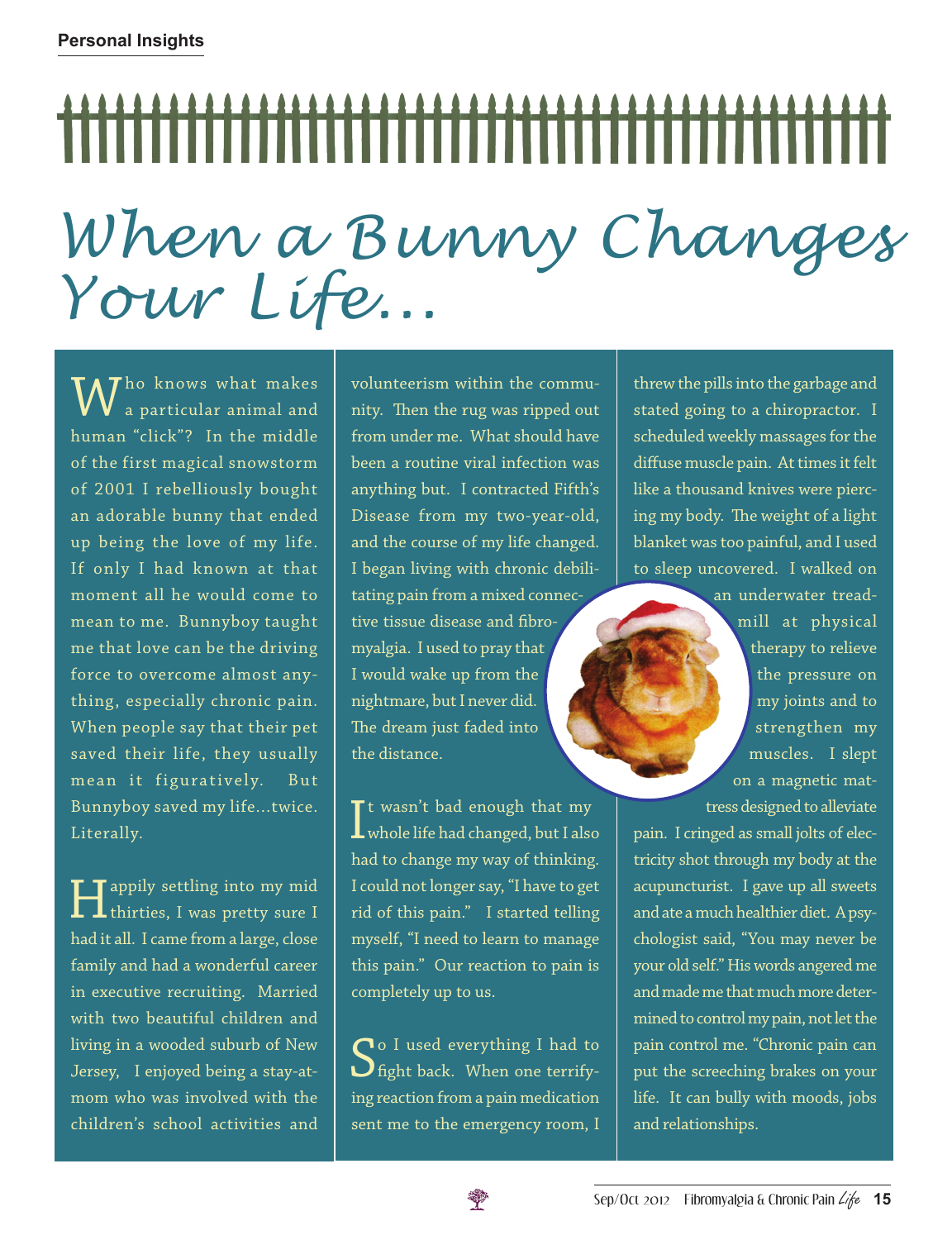Then the harsh reality finally set in that I would deal with these two diseases for the rest of my life, the decision to have more children was a complicated one. I was willing to take a chance with my health but my husband, understandably, was fearful. That's when Bunnyboy entered the picture. Initially Ward felt like he had fallen through the looking glass as

he watched his orderly home being taken over by a lagamorph (rabbit), but he rather quickly fell under the spell of Bunnyboy like the rest of the family.

Bunnyboy suf-<br>
fered more indignities than any rabbit should have to, but his joie de vivre taught us all a thing or two about how to live life to its fullest. He was the unluckiest, but luckiest, rabbit. Unlucky because he was born with a similar immune system disease as me; lucky because we found each other.

t only nine months old Bunnyboy developed a severe jaw abscess. Told that he wouldn't live more than a few months, I went into the same fighter mode for him that I used for my own illnesses. Bunnyboy had

surgery on the abscess despite the fact that rabbits are prey animals and succumb to anesthesia, fear or pain easily, unlike other mammals. Quite simply, they give up easily. But not Bunnyboy. He thrived post-operatively and went on to become an integral part of our family. Wiggling his way into trouble and into our hearts, Bunnyboy hopped freely (around) the

"*''S* his furry little creature helped me put my pain in perspective. Bunnyboy helped me not to feel so broken, [and]...reminded me that it was ok not to be able to do everything like I used to."

> house like an ordinary dog or cat, traveled everywhere with me in the car, became the mascot for the children's sports teams and the live subject of more than one science fair project. He was the breath of fresh air that blew into my life when I needed it the most.

 $M^{hen}$  Bunnyboy's abscess returned two years later, our veterinarian sent us to the Animal Medical Center in Manhattan to receive an experimental treatment for these types of abscesses. Bunnyboy pioneered the use of antibiotic beads placed directly into the site of the abscess thrived again after the surgery. While the chronic infection

> had also settled into Bunnyboy's hocks, bandaging his paws daily for six weeks, administering penicillin's shots and giving oral antibiotics just bonded our family all that much more with him.

**D**unnyboy still  $\mathbf D$ gamboled about the house with a zest for life that I fed off of. Not being able to hop on the furniture temporarily due to his bandages and dealing with the pain in his paws or jaw didn't seem to get

Bunnyboy down. This furry little creature helped me put my pain in perspective. Bunnyboy helped me not to feel so broken. I used to spend much of my time hiding my illness from my children so they wouldn't remember their whole life that they had a sick mom during their childhoods.